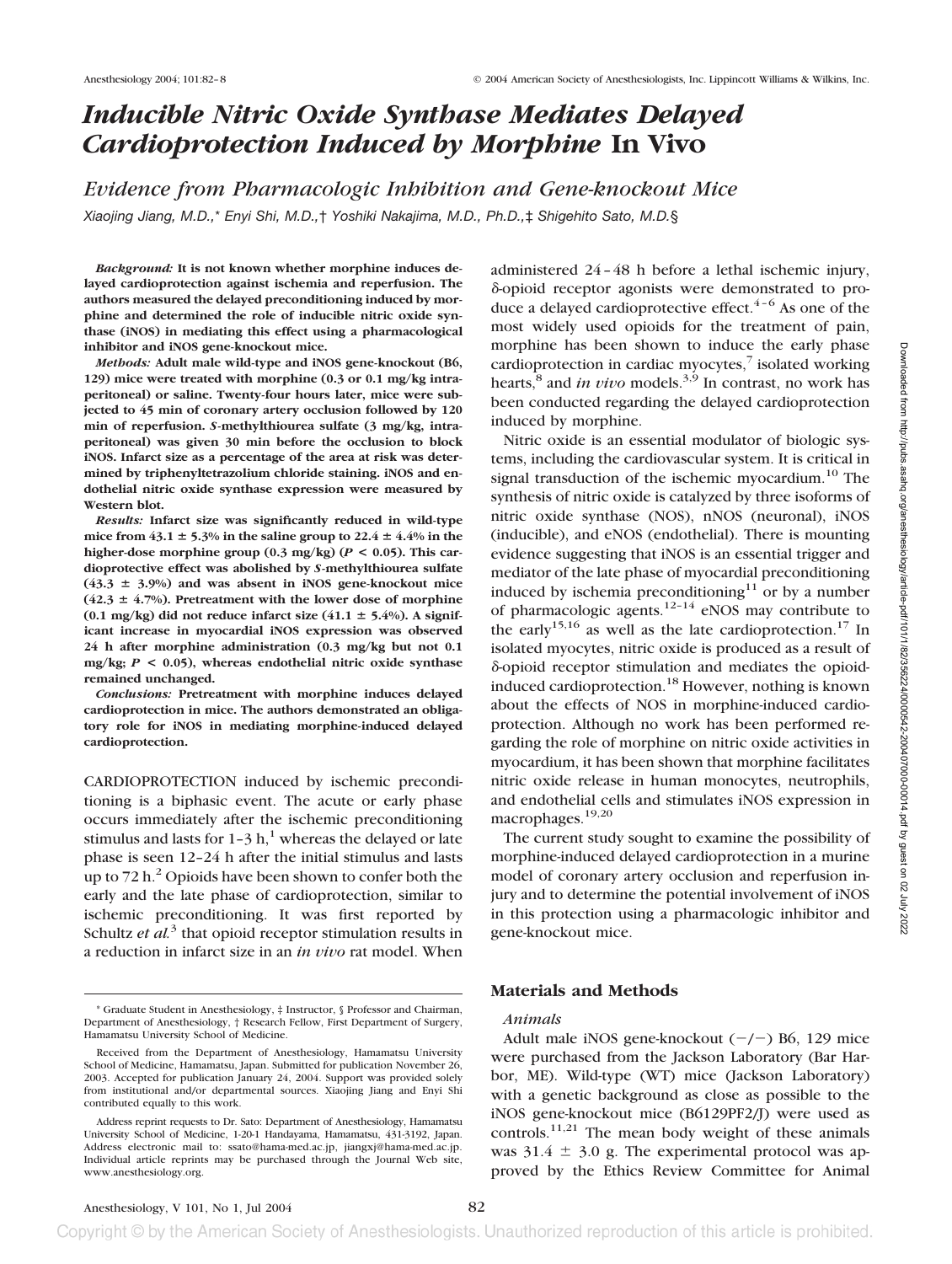

Experimentation of Hamamatsu University School of Medicine (Hamamatsu, Japan) and in accordance with the National Institutes of Health *Guide for the Care and Use of Laboratory Animals*. 22

### *Drugs and Chemicals*

Morphine was purchased from Shionogi Co. (Osaka, Japan). *S*-methylthiourea sulfate (SMT), a selective inhibitor of iNOS, Evans blue, and triphenyltetrazolium chloride were purchased from Sigma Chemical (St. Louis, MO).

#### *Surgical Procedures*

Animals were anesthetized with pentobarbital sodium (50 mg/kg intraperitoneal), and anesthesia was maintained *via* supplemental doses of pentobarbital sodium (20 mg/kg intraperitoneal) as needed. A tracheotomy was performed, and the animals were mechanically ventilated using a rodent ventilator (SN-480-7; Shinano Manufacturing Co., Tokyo, Japan). The right carotid artery was cannulated with polyethylene-10 tubing to monitor hemodynamics. Core temperature was measured *via* a rectal temperature probe and was maintained at 36.5v– 37.5°C with a heating pad. After an equilibration period of 10 min, a thoracotomy was performed. Ligation of the left anterior descending coronary artery was performed using a 7-0 silk suture with a small piece of polyethylene tubing to secure the ligature without damaging the artery. Ischemia was confirmed by visual inspection of blanching in the myocardium distal to the site of occlusion. After a period of coronary occlusion of 45 min, the 7-0 silk ligature was removed. Reperfusion was confirmed visually by the return of a red color in the region that was previously pale.

# *Experimental Protocols*

Mice were pretreated with morphine or an equal volume of saline 24 h before a 45-min period of coronary occlusion followed by 120 min of reperfusion. Seven groups were enrolled ( $n = 8$  or 9 mice/group), as shown in figure 1. WT mice were randomly divided into the following five groups: (1) saline: pretreated with 0.1 ml intraperitoneal normal saline; (2) M0.1: pretreated with 0.1 mg/kg intraperitoneal morphine; (3) M0.3: pretreated with 0.3 mg/kg intraperitoneal morphine; (4) saline  $+$  SMT: pretreated with 0.1 ml intraperitoneal saline and 3 mg/kg intraperitoneal SMT, which was administered 30 min before coronary occlusion; and (5)  $M0.3 + SMT$ : pretreated with 0.3 mg/kg intraperitoneal morphine and 3 mg/kg intraperitoneal SMT, which was administered 30 min before coronary occlusion. iNOS gene-knockout mice were assigned randomly to another two groups:  $(6)$  iNOS-KO + saline: pretreated with 0.1 ml intraperitoneal saline; and  $(7)$  iNOS-KO + M0.3: pretreated with 0.3 mg/kg intraperitoneal morphine.

# *Determination of Risk and Infarct Sizes*

At the end of the 120-min reperfusion period, the left anterior descending coronary artery was occluded again, and 1.0% Evans blue (1.5 ml) was infused into the carotid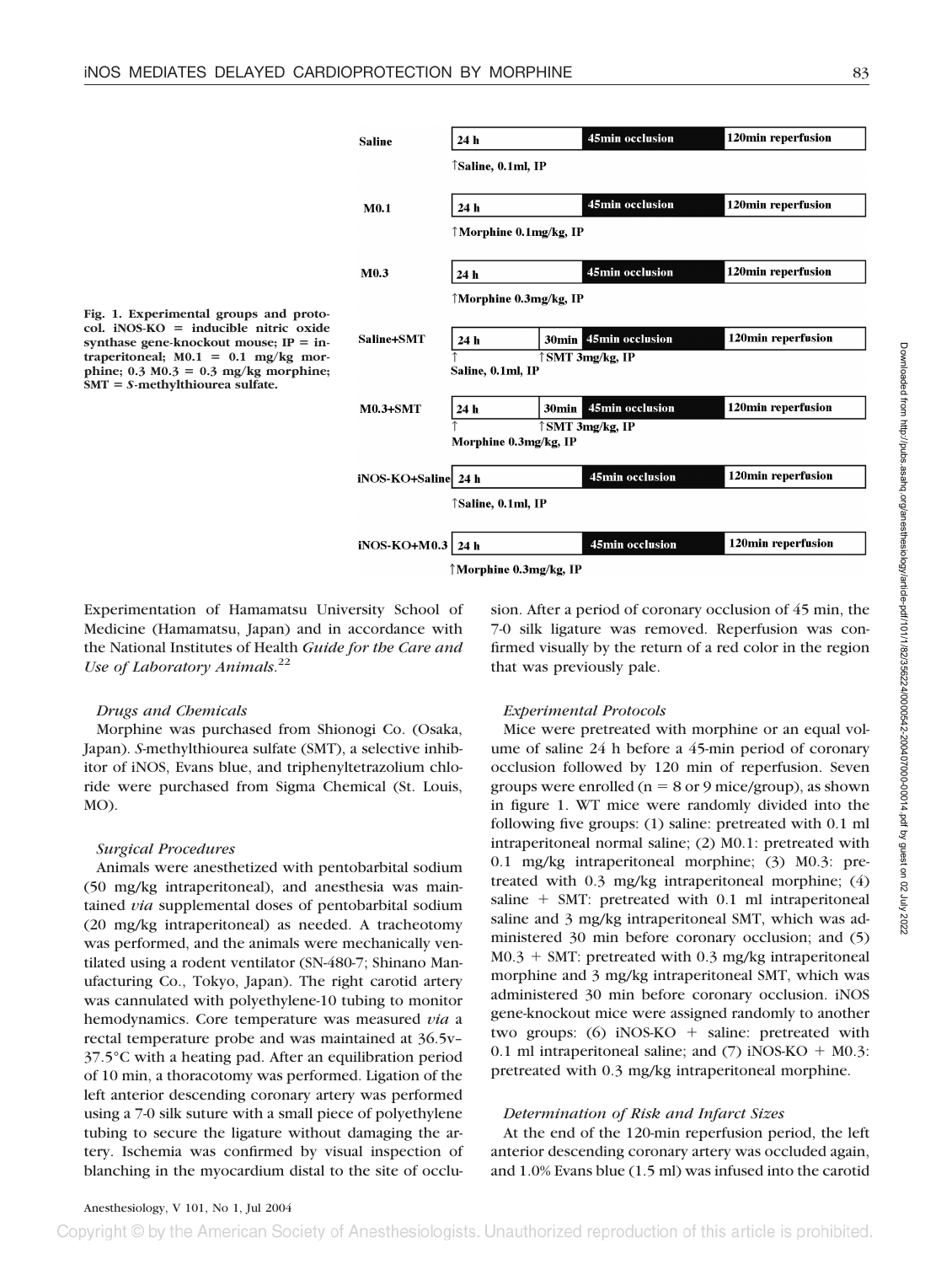artery catheter in a retrograde manner to delineate the ischemic (area at risk [AAR]) from the nonischemic zones. The heart was then excised and cut into five transverse slices of approximately equal thickness (approximately 1 mm). Incubation of sections in 1% triphenyltetrazolium chloride for 5 min at 37°C allowed differentiation between the viable (brick red) and necrotic (pale) areas of the previously rendered ischemic myocardium. All atrial and right ventricular tissues were excised. After fixation in a 10% formalin solution, each slice was weighed and photographed. The left ventricular area, AAR (absence of blue dye), and area of infarction (pale) for each slice were then determined by computer planimetry using National Institutes of Health Image software (Bethesda, MD). The weight of the myocardial infarct was determined as  $(A_1 \times W_1) + (A_2 \times W_2) + (A_3)$  $\times$  W<sub>3</sub>) + (A<sub>4</sub>  $\times$  W<sub>4</sub>) + (A<sub>5</sub>  $\times$  W<sub>5</sub>), where A is the percent area of infarction obtained by planimetry from subscripted numbers 1–5 representing sections, and W is the weight of the corresponding numbered sections. The weight of the AAR was calculated in a similar fashion. The AAR was expressed as a percentage of the weight of left ventricle, and the infarct size (IS) was expressed as a percentage of the AAR.15,23

### *Western Blot Analysis*

In a parallel series of experiments, ventricular tissue samples were collected from the saline, M0.1, M0.3,  $i$ NOS-KO + saline, and  $i$ NOS-KO + M0.3 groups (n = 3–7/group). To determine the time course of iNOS expression, WT mice hearts were removed at 0.5, 1, 2, 6, 12, 18, and 24 h after 0.3 mg/kg morphine administration ( $n = 3$ /group). Three additional nontreated hearts were used as controls. Samples were homogenized in 1 ml ice-cold RIPA buffer. The homogenate was centrifuged at 4°C for 30 min at 15,000 rpm, and the supernatant was recovered as the total cellular protein. All protein extracts were analyzed simultaneously for protein concentration to ensure equal protein loading between samples. Protein extracts were separated on 8% sodium dodecyl sulfate-polyacrylamide gels  $(60 \ \mu g)$  protein/lane) and then transferred onto a nitrocellulose membrane. Blots were blocked for 1 h at room temperature with 5% nonfat dry milk in Tris-buffered saline and 0.1% Tween-20 and were then washed in Tween-20. The membrane was incubated with a polyclonal rabbit antibody against mouse iNOS or eNOS (dilution, 1:500; Santa Cruz Biotechnology, Santa Cruz, CA) at 4°C overnight. After a washing with Tween-20, the membrane was incubated with an anti-rabbit horseradish peroxidase– linked antibody (dilution, 1:5000; Nacalai Tesque, Kyoto, Japan) for 1 h. The membranes were developed using enhanced chemiluminescence and exposed to xray film for the appropriate duration. The optical density for each band on the Western blot was quantified using the National Institutes of Health Image program and was

normalized against the background density for each gel. $^{24}$  Each protein signal was also normalized to the corresponding Ponceau stain signal.

# *Statistical Analysis*

All values are reported as mean  $\pm$  SD. Differences among the groups were analyzed with multiple analyses of variance for repeated measures followed by Student-Newman-Keuls *post hoc* test. Statistical significance was defined as  $P \leq 0.05$ .

# **Results**

A total of 61 mice were enrolled in the current study. Ten mice were excluded because of death or marked hypotension (mean arterial blood pressure below 30 mmHg) during coronary occlusion and reperfusion. Another two mice were omitted as a result of technical difficulties with the experimental preparation. Complete data were obtained in the remaining 49 mice. Final numbers in the groups are as follows: saline,  $n = 7$ ; M0.1,  $n = 6$ ; M0.3,  $n = 7$ ; saline  $+$  SMT,  $n = 6$ ; M0.3  $+$ SMT,  $n = 8$ ; iNOS-KO + saline,  $n = 7$ ; iNOS-KO + M0.3,  $n = 8$ .

# *Hemodynamics*

Mean arterial blood pressure and heart rate were recorded in all groups throughout the experimental protocols. The rate–pressure product (mean arterial blood pressure  $\times$  heart rate/1,000) was calculated as an index of oxygen demand. Table 1 indicates the hemodynamic values from all seven groups. No significant differences in baseline hemodynamic values were observed among these groups. Compared with the saline group, the mean arterial blood pressure was higher in the M0.3 group after 20 min of ischemia ( $P \le 0.05$ ) and was decreased in the M0.3  $+$  SMT group after 60 min of reperfusion  $(P < 0.05)$ . After 60 min reperfusion, the M0.3 group exhibited a lower heart rate than the saline group  $(P < 0.05)$ . No significant differences in rate-pressure product were found among these groups at any time point. Coronary artery occlusion and reperfusion produced similar increases in heart rate and decreases in mean arterial blood pressure and rate–pressure product in all experimental groups.

### *Infarct Size*

Figure 2 summarizes the data of the AAR and IS in all groups. No significant differences in AAR/left ventricle were observed between all groups. IS/AAR was  $43.1 \pm$ 5.3% in the saline group. Pretreatment with 0.3 mg/kg morphine markedly reduced the IS/AAR to  $22.4 \pm 4.4\%$  $(P \le 0.05 \text{ vs. saline group})$ ; however, pretreatment with 0.1 mg/kg morphine did not reduce the infarct size  $(41.1 \pm 5.4\%; P > 0.05 \; vs. \; saline \; group). \; SMT \; abolished$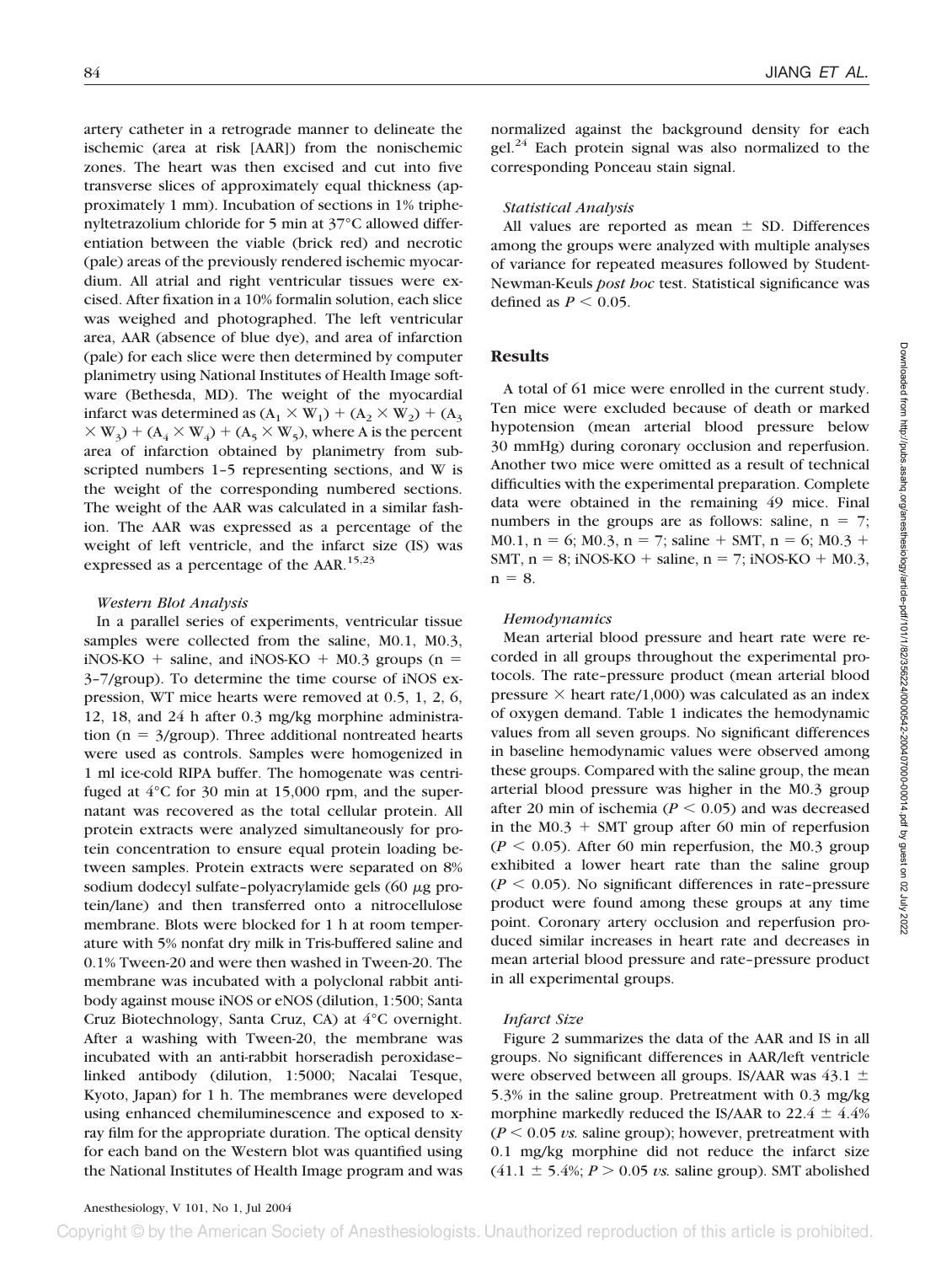#### **Table 1. Hemodynamic Data**

|                                                                 | n              | <b>Baseline</b> | Ischemia, 20 min | Ischemia, 45 min          | Reperfusion, 60 min        | Reperfusion, 120 min      |
|-----------------------------------------------------------------|----------------|-----------------|------------------|---------------------------|----------------------------|---------------------------|
| MABP, mmHg                                                      |                |                 |                  |                           |                            |                           |
| Saline                                                          | 7              | $77 + 7$        | $65 \pm 6^*$     | $65 \pm 7$ *              | $58 \pm 8^*$               | $56 \pm 6*$               |
| M <sub>0.1</sub>                                                | 6              | $72 \pm 8$      | $65 \pm 5$       | $61 \pm 6^*$              | $57 \pm 7$ *               | $53 \pm 6^*$              |
| M <sub>0.3</sub>                                                |                | $80 \pm 4$      | $75 \pm 3^{+}$   | 63 $\pm$ 7*               | $59 \pm 7$ *               | $53 \pm 6^*$              |
| Saline $+$ SMT                                                  | 6              | $74 \pm 11$     | $67 \pm 9$       | $64 \pm 9$                | $53 \pm 6^*$               | $53 \pm 7^*$              |
| $MO.3 + SMT$                                                    | 8              | $76 \pm 6$      | $70 \pm 7^*$     | $58 \pm 4*$               | $49 \pm 4$ <sup>*</sup>    | $52 \pm 4^*$              |
| $iNOS-KO + saline$                                              | 7              | $71 \pm 5$      | 66 $\pm$ 4*      | 62 $\pm$ 4*               | $57 \pm 3^*$               | $54 \pm 4^*$              |
| $i$ NOS-KO + M0.3                                               | 8              | $74 \pm 2$      | $67 \pm 5^*$     | $62 \pm 5^*$              | $55 \pm 5^*$               | 60 $\pm$ 4*               |
| HR, beats/min                                                   |                |                 |                  |                           |                            |                           |
| Saline                                                          | 7              | $437 \pm 21$    | $455 \pm 13$     | $459 \pm 14$ *            | 481 $\pm$ 17*              | $488 \pm 18$ *            |
| M <sub>0.1</sub>                                                | 6              | $433 \pm 26$    | $454 \pm 18$     | $453 \pm 18$              | $464 \pm 22$               | $471 \pm 21$ <sup>*</sup> |
| M <sub>0.3</sub>                                                |                | $421 \pm 12$    | $443 \pm 8^*$    | $452 \pm 11$ *            | $464 \pm 9$ <sup>*</sup> T | $470 \pm 16$ *            |
| Saline $+$ SMT                                                  | 6              | $444 \pm 14$    | $458 \pm 13$     | $467 \pm 19$              | 491 $\pm$ 17*              | $500 \pm 23$ *            |
| $MO.3 + SMT$                                                    | 8              | $433 \pm 11$    | $464 \pm 12$ *   | $469 \pm 11$ *            | $486 \pm 6^*$              | $484 \pm 13$ *            |
| $iNOS-KO + saline$                                              | $\overline{7}$ | $428 \pm 17$    | $453 \pm 10^{*}$ | 464 $\pm$ 4*              | $479 \pm 7$ *              | 491 $\pm$ 9*              |
| $i$ NOS-KO + M0.3                                               | 8              | $446 \pm 19$    | $442 \pm 16$     | $468 \pm 15$ <sup>*</sup> | $476 \pm 14$ *             | $474 \pm 16$ *            |
| RPP, mmHg $\cdot$ min <sup>-1</sup> $\cdot$ 1,000 <sup>-1</sup> |                |                 |                  |                           |                            |                           |
| Saline                                                          | 7              | $33.7 \pm 3.5$  | $29.4 \pm 3.1$   | $30.0 \pm 3.5$            | $28.2 \pm 4.5^*$           | $27.3 \pm 3.3^*$          |
| M <sub>0.1</sub>                                                | 6              | $31.3 \pm 3.8$  | $29.6 \pm 3.0$   | $27.4 \pm 3.3$            | $26.5 \pm 3.6$             | $25.1 \pm 2.7^*$          |
| M <sub>0.3</sub>                                                | $\overline{7}$ | $33.5 \pm 1.8$  | $33.1 \pm 1.5$   | $28.7 \pm 3.7^*$          | $27.4 \pm 3.3^*$           | $24.9 \pm 3.1*$           |
| Saline + SMT                                                    | 6              | $32.8 \pm 4.9$  | $30.6 \pm 4.7$   | $29.7 \pm 4.8$            | $25.9 \pm 3.6$             | $26.7 \pm 4.2$            |
| $MO.3 + SMT$                                                    | 8              | $32.8 \pm 2.9$  | $32.3 \pm 2.5$   | $27.1 \pm 2.3^*$          | $23.8 \pm 1.9^*$           | $25.0 \pm 2.5^*$          |
| $iNOS-KO + saline$                                              | 7              | $30.4 \pm 3.1$  | $29.9 \pm 2.4$   | $28.7 \pm 1.8$            | $27.2 \pm 1.2^*$           | $26.3 \pm 1.9^*$          |
| $i$ NOS-KO + M0.3                                               | 8              | $32.9 \pm 2.2$  | $29.7 \pm 2.8^*$ | $29.0 \pm 2.3^*$          | $26.4 \pm 2.8^*$           | $28.6 \pm 2.3^*$          |

Values are given as mean  $\pm$  SD.

 $* P < 0.05$  compared with baseline.  $+ P < 0.05$  compared with the respective value in saline group.

HR = heart rate; iNOS-KO = inducible nitric oxide synthase gene–knockout mouse; M0.3 = 0.3 mg/kg morphine; M0.1 = 0.1 mg/kg morphine; MABP = mean arterial blood pressure; n = number of animals; RPP = rate–pressure product (MABP × HR/1,000); SMT = S-methylthiourea sulfate.

this cardioprotective effect, as indicated by an increase of IS/AAR to  $43.3 \pm 3.9\%$  ( $P > 0.05$  *vs.* saline group). SMT by itself did not affect the infarct size. Morphine (0.3 mg/kg) pretreatment in iNOS knockout mice did not reduce the infarct size  $(42.3 \pm 4.7\%)$ ;  $P > 0.05$  *vs.*  $i$ NOS-KO  $+$  saline group). No significant differences in IS/AAR were observed between the saline group and iNOS-KO + saline group, as reported previously.<sup>12,25</sup>

#### *Effect of Morphine on Induction of iNOS Protein*

Densitometric analysis of the Western blot images revealed that pretreatment with 0.3 mg/kg but not 0.1 mg/kg morphine resulted in significantly enhanced expression of myocardial iNOS compared with the saline-treated hearts. Consistent with the knockout status of the mice, no iNOS protein was expressed in either of the iNOS-KO  $+$  saline or iNOS-KO  $+$  M0.3 groups (fig. 3). A representative photograph of a Western blot from hearts harvested at different time points after 0.3 mg/kg morphine pretreatment and controls is shown in figure 4. Densitometric analysis indicated that the induction of iNOS reached significance 18 and 24 h after morphine administration, compared with controls.

#### *eNOS Expression*

Endothelial nitric oxide synthase was constitutively expressed in both WT and iNOS gene-knockout mouse hearts. The higher dose (0.3 mg/kg) of morphine caused a slight increase, whereas the lower dose (0.1 mg/kg) caused a slight decrease in eNOS expression; however, these differences were not significant ( $P > 0.05$ ). No significant differences in eNOS expression was found between the iNOS-KO  $+$  saline and iNOS-KO  $+$  M0.3 groups ( $P > 0.05$ ). A representative Western blot image and the results of the densitometric analysis are depicted in figure 5.

### **Discussion**

The most important findings of this study are summarized as follows: (1) Higher doses of morphine (0.3 mg/ kg), when administered 24 h before ischemia and reperfusion, resulted in a significant reduction of myocardial infarct size. (2) This cardioprotective effect was abolished by previous pharmacologic inhibition of iNOS and was absent in mice with targeted ablation of the iNOS gene. (3) The cardioprotective dose of morphine pretreatment significantly enhanced the expression of iNOS in myocardium. In summary, these data demonstrate that high-dose morphine induces a significant delayed cardioprotection in mice and that iNOS mediates this effect.

Using selective  $\delta$ -opioid receptor agonists, the biphasic nature of the opioid-induced cardioprotection against myocardial infarction has been demonstrated in several mammalian species $4-6$  and even human myocytes.<sup>26</sup> -Opioid agonist mediated delayed cardioprotection has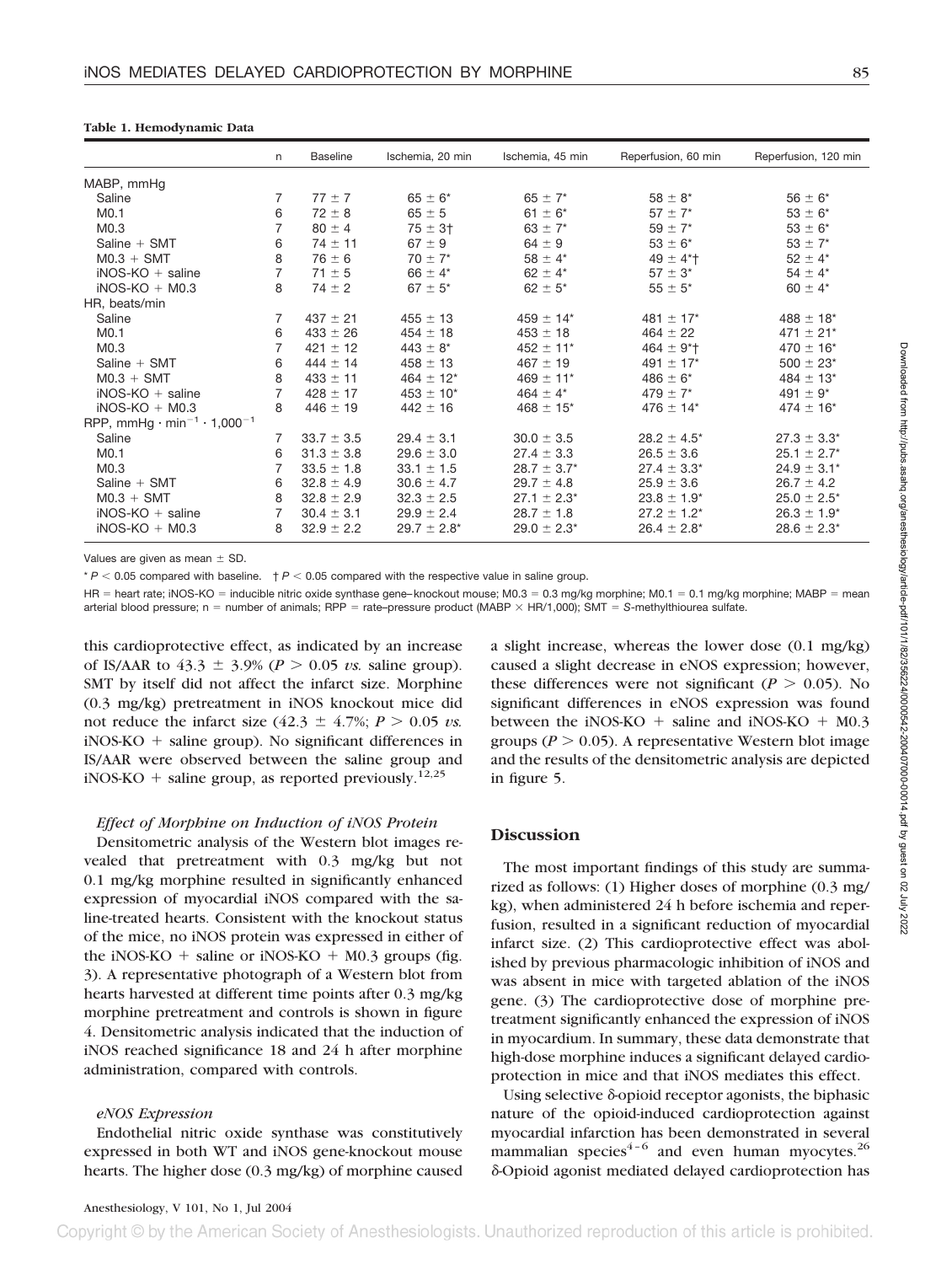

**Fig. 2. Area at risk (AAR) expressed as a percentage of the left ventricle (LV) and myocardial infarct size (IS) expressed as a percentage of AAR in all experimental groups. Saline: mice received saline 0.1 ml 24 h before coronary occlusion. M0.1 or M0.3: mice received 0.1 or 0.3 mg/kg morphine, respectively, 24 h before coronary occlusion.** *S***-methylthiourea sulfate (SMT) was given 30 min before coronary occlusion. Inducible nitric oxide synthase gene-knockout mice (iNOS-KO) were pretreated** with saline or morphine.  $* P < 0.05$  *versus* saline group.

been also found to be only partially dependent on  $\delta$ -opioid receptor stimulation and *via* a free radical mechanism.<sup>27</sup> Morphine, a  $\mu$ -opioid receptor agonist with  $\delta$ -opioid receptor properties,<sup>28</sup> has been shown to induce acute cardioprotection by a large number of *in vivo* and *in vitro* studies.<sup>3,7-9</sup> However, it remains unknown whether morphine could also induce delayed cardioprotection. The current investigation demonstrates that morphine induced late cardioprotective effects in a dose-dependent manner. A higher dose (0.3 mg/kg) of morphine was necessary to achieve significant reduction of the infarct size, whereas the lower dose (0.1 mg/kg) was ineffective. These data are consistent with the findings of a recent study in which a higher dose of morphine, but not a lower dose, induced acute cardioprotection in the rat heart.<sup>9</sup>

In recent investigations, iNOS has received considerable attention as the trigger and mediator of delayed cardioprotection induced by divergent pathophysiologic stimuli or pharmacologic agents. iNOS induction has been shown to be necessary for the development of delayed protection conferred by ischemic preconditioning in rabbit models of myocardial infarction<sup>29</sup> and stunning.<sup>30</sup> The late phase of ischemic preconditioning is abrogated by targeted disruption of the  $i$ NOS gene.<sup>11</sup>



**Fig. 3. Myocardial inducible nitric oxide synthase (iNOS) expression in wild-type or iNOS gene-knockout mice (iNOS-KO)** pretreated with saline or morphine  $(M0.1 = 0.1 \text{ mg/kg}; M0.3 =$ **0.3 mg/kg) 24 h before death. (***A***) Representative Western blot picture showing iNOS expression. (***B***) Densitometric quantification of iNOS expression (arbitrary units). \*** *P* **< 0.05** *versus* **saline group.**

Furthermore, a direct cause-and-effect relation of iNOS in adenosine-induced late cardioprotection was demonstrated by increased iNOS expression, which occurred concomitant with the lack of protective effect of aden-



**Fig. 4. Myocardial inducible nitric oxide synthase (iNOS) expression in wild-type mice at different time points after morphine (0.3 mg/kg) administration. Control: normal mice without any intervention. (***A***) Representative Western blot picture showing iNOS expression. (***B***) Densitometric quantification of iNOS expression (arbitrary units). \*** *P* **< 0.05** *versus* **control.**

# Anesthesiology, V 101, No 1, Jul 2004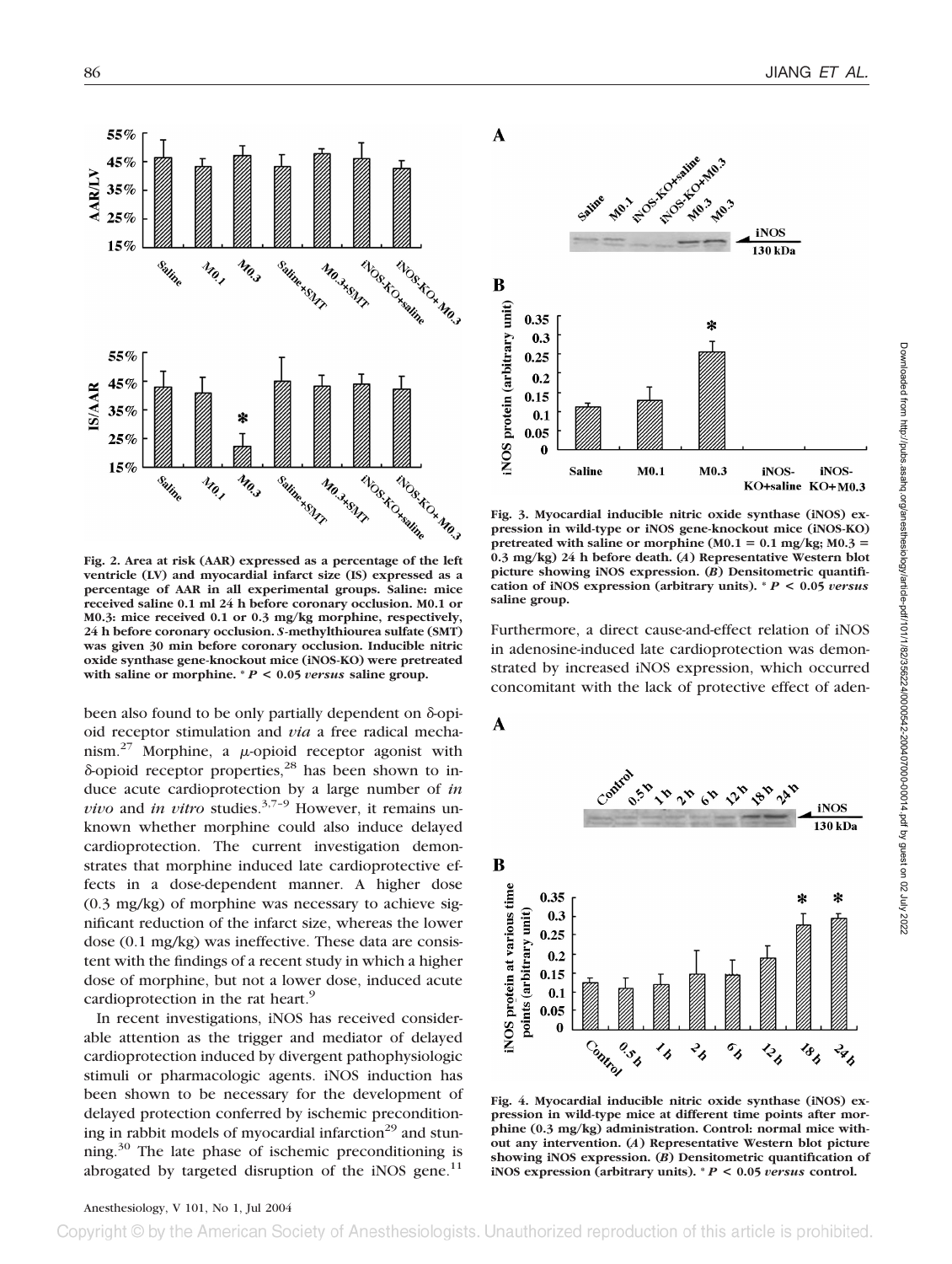



**Fig. 5. Myocardial endothelial nitric oxide synthase (eNOS)** expression 24 h after saline or morphine (M0.1 = 0.1 mg/kg; **M0.3** - **0.3 mg/kg) preconditioning in wild-type or inducible nitric oxide synthase gene-knockout mice (iNOS-KO). (***A***) Representative Western blot picture showing eNOS expression. (***B***) Densitometric quantification of eNOS expression (arbitrary units). There was no significant difference among the five groups.**

osine A(1) receptor activation in iNOS gene-knockout mice.<sup>12</sup> iNOS has also been found to mediate the delayed cardioprotective effects induced by systemic hypoxia, $^{24}$ endotoxin derivatives, $13$  and whole body hyperthermia.31 In the isolated perfused myocardium, Rebrova *et al.*<sup>32</sup> reported that through activation of NOS, stimulation of the  $\delta$ -opioid receptor increases the tolerance of the heart to oxidative stress. However, no studies are available that demonstrate a link between morphine and activation of a NOS-dependent signaling cascade. In the current study, the morphine-induced late cardioprotection was abolished by previous administration of SMT, a selective iNOS antagonist. SMT is a non–amino acid analog of L-arginine, which has been reported to be 10- to 30-fold more potent than aminoguanidine and the Larginine analogs at inhibiting iNOS activity. $33$  Targeted disruption of iNOS in the gene-knockout mice also eliminated the delayed protection induced by morphine, whereas morphine was successful in preconditioning hearts from WT mice. Morphine has been found to stimulate iNOS expression in human macrophages.<sup>20</sup> In the current study, morphine pretreatment significantly up-regulated the iNOS protein content in the myocardium 18–24 h after administration. Taken together, these data provide the unique observation that iNOS is a mediator of the morphine-induced late cardioprotection.

It has also been reported that eNOS mediates delayed cardioprotection.<sup>17</sup> In the current study, no significant increase of eNOS expression was detected 24 h after morphine pretreatment compared with the control

groups. Furthermore, the morphine-induced cardioprotection was completely blocked by administration of an iNOS antagonist and was absent in the iNOS gene-knockout mice. These data refute the role of eNOS as a mediator of the morphine-induced delayed protection. However, the role of eNOS during the trigger phase remains unclear. Nitric oxide derived from eNOS at the time of morphine treatment may initiate the signaling cascade leading to the resulting increase of iNOS expression.<sup>34,35</sup>

The opening of a mitochondrial adenosine triphosphate-sensitive potassium (mito $K_{ATP}$ ) channel or a mitochondrial site of action seems to be an important trigger for the mediation of cardioprotection. Both ischemic and pharmacologic preconditioning may be dependent on the activation of mito $K_{ATP}$  channels. Numerous studies have shown that morphine-induced and opioidinduced cardioprotection were mediated by opening of  $K_{ATP}$  channels.<sup>3,4,7-9,36</sup> However, the mediator of the opening of the  $K_{ATP}$  channel after preconditioning is not fully known. In the current investigation, we observed that iNOS expression was enhanced by morphine pretreatment, which would consequently lead to increased nitric oxide production. Morphine causes the release of nitric oxide in human neutrophils, monocytes, immunocytes,<sup>19,37</sup> and macrophages.<sup>20</sup> Opioids have also been found to increase nitric oxide synthesis from vascular endothelial cells and monocytes.<sup>38</sup> Furthermore, in isolated myocytes,  $\delta$ -opioid receptor stimulation has been reported to produce nitric oxide, which mediates the cardioprotection.<sup>18</sup> Nitric oxide may modulate  $K_{ATP}$ channels *via* the second messenger cyclic guanosine monophosphate. Nitric oxide produced by iNOS could potentially activate guanylate cyclase and stimulate cyclic guanosine monophosphate formation. Protein kinase G may be activated by the enhanced cyclic guanosine monophosphate, which can subsequently open mito $K_{ATP}$  channels, resulting in the cardioprotection.<sup>39</sup> Sasaki *et al.*<sup>40</sup> have reported that nitric oxide directly activates mito $K_{ATP}$  channels in rabbit ventricular myocytes. Functioning as an endogenous mito $K<sub>ATP</sub>$  channel opener, nitric oxide may titrate the coupling level of the mitochondria to an optimum that blunts mitochondrial calcium overload, without significantly undermining adenosine triphosphate synthetic capacity. Although enhanced iNOS expression could lead to greater nitric oxide production, increasing evidence suggests that iNOS could also generate superoxide rather than nitric oxide under pathophysiologic conditions, such as ischemia, in which L-arginine and tetrahydrobiopterin may be depleted. $41,42$  Therefore, the exact mechanism by which iNOS exerts its effect in morphine-induced protection necessitates further examination.

In conclusion, the current study has demonstrated that morphine induced a delayed cardioprotection against myocardial infarction in mice in a dose-dependent manner. This cardioprotective effect was associated with